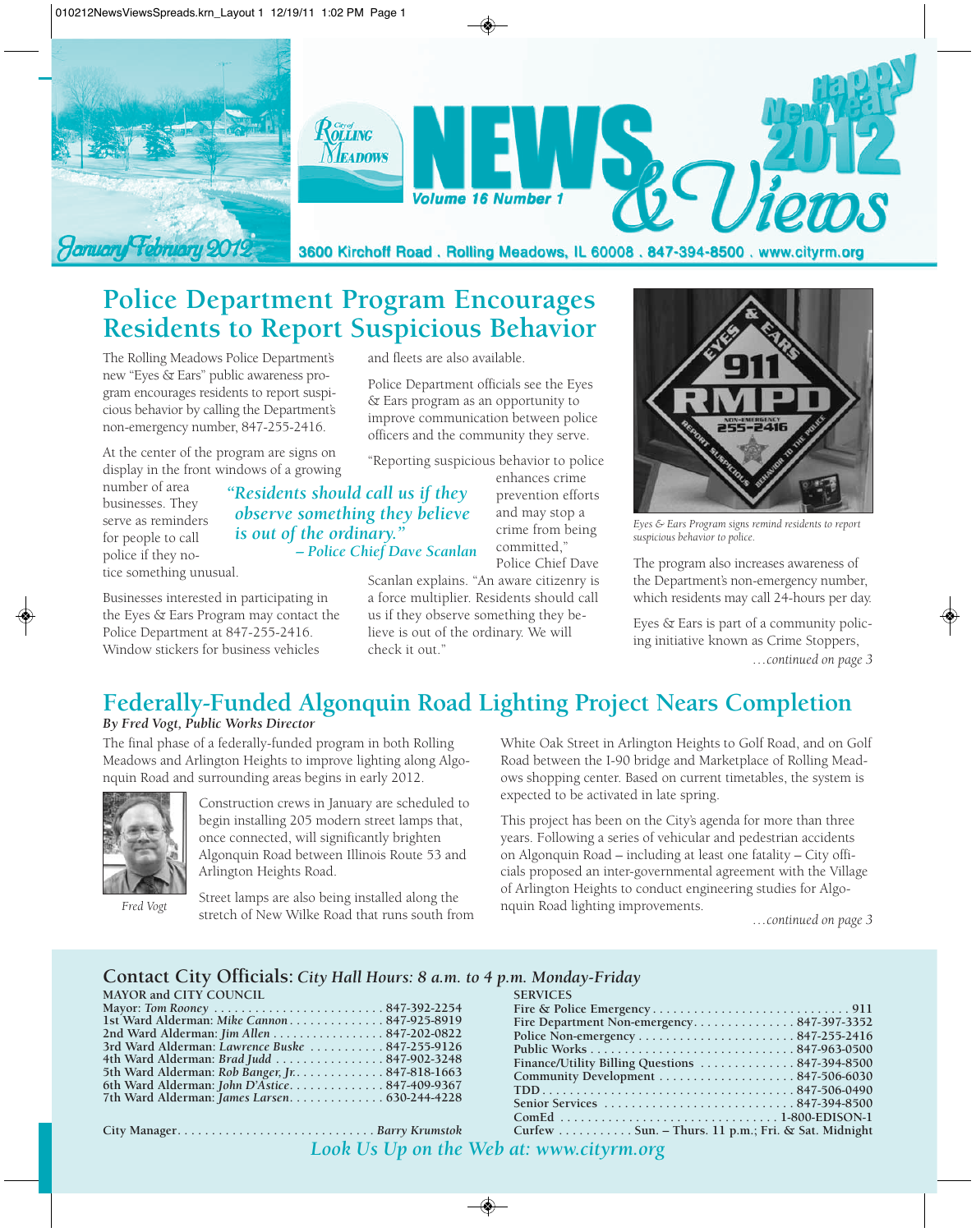#### **Council Approves Recycling Contract**

City Council approved a six-month contract with Veolia Environmental Services to provide curbside recycling collection services for Rolling Meadows residents, Public Works Director Fred Vogt reports.

The agreement, effective January 3, gives City officials time to review possible options for combining refuse, yard waste, and recycling collection services under one provider. While the City currently operates its own fleet of refuse vehicles and a crew, aldermen want to explore any potential cost savings that may result from hiring a private contactor.

"Veolia offered an attractive proposal and demonstrated a willingness to work under a short-term contact," Vogt explains. "The agreement also features an option to extend service for an additional six months."

Compared with its recently concluded contact with Groot Industries, the City will realize approximate annual cost savings of \$20,000. City officials will use those savings to help build up the Refuse Fund balance.

Vogt expects that the service transition will proceed smoothly. Residents should notice no changes, with one exception: the name on the recycling trucks.

## **City's Electronics Recycling Plan Helps Residents Comply with State Regulations**

The Public Works Department has established a protocol to help Rolling Meadows residents comply with new state regulations that prohibit the disposal of electronics equipment in landfills, Assistant Public Works Director Bob Hartnett reports.

Obsolete electronics comprise the fastest-

growing portion of landfill waste. These products contain toxic materials that pose a potential risk to human health and the environment.

Governor Pat Quinn signed legislation that expands the 2008 Illinois Product Recycling and Reuse Act and increases the number of electronics products banned from landfills.

In response, Public Works developed a plan that allows residents to place obsolete electronic devices at the curb on their regularly-scheduled refuse pick up days. Refuse crews will collect and transport the equipment to a designated drop-off site in Glenview.

"The plan minimizes residents' inconven-

ience by letting them set out electronics equipment with their normal refuse," Hartnett says. "It also gives our customers peace-of-mind, knowing that equipment will be collected and disposed of properly."

Items banned from landfill disposal include:

- **Computers** PCs and laptop models, monitors, printers, scanners, and peripherals (keyboards, external drives, computer mouse controls, etc.).
- **Office/Business Equipment** – Fax machines, mobile phones, and personal digital assistants (PDAs).
- **Home Entertainment Units** TVs, DVD players, cable boxes, VCRs, mp3 players, and video game consoles.

For more information, contact the Public Works Department at 847-963-0500, or visit the Solid Waste Agency of Northern Cook County's (SWANCC) Website, **www.swancc.org**.

Chipper service, and moderate increases in residential service fees.

Storm water rates increase January 1, and vehicle sticker costs rise from \$22 to \$26 (stickers for seniors increase from \$10 to \$12). Refuse fees will increase by roughly \$4 per month beginning in February. Changes to water and sewer rates will

## **Fiscal Year 2012 Budget Funds City Services, Pension Obligations**

City Council approved the Fiscal Year (FY) 2012 budget on December 6 that maintains essential services, funds pensions, and continues to rebuild depleted fund balances, City Manager Barry Krumstok reports.

"The 2012 budget continues a process we began in 2011, which focuses on rebuilding fund balances, funding police and fire pensions, and improving the City's overall financial health," he explains. "Faced with continued flat sales tax receipts, Council members and City staff crafted a budget that

funds essential services and ensures residents get the most value for their money."

A proposed 15% increase in the City's share of property tax rev-

*Estimated Property Tax Increase by Household* **Total City's Share Approximate** of Tax Bill \$1,000 \$117 **\$14** \$2,500 \$293 **\$34** \$5,000 \$585 **\$69**

take effect March 1.

The complete 2012 budget is available for public review on the City's Website, **www.cityrm.org**.

enue was reduced to 11.7% through a re-examination of all City revenues and expenditures. The resulting budget includes nonessential service reductions, such as the elimination of the spring



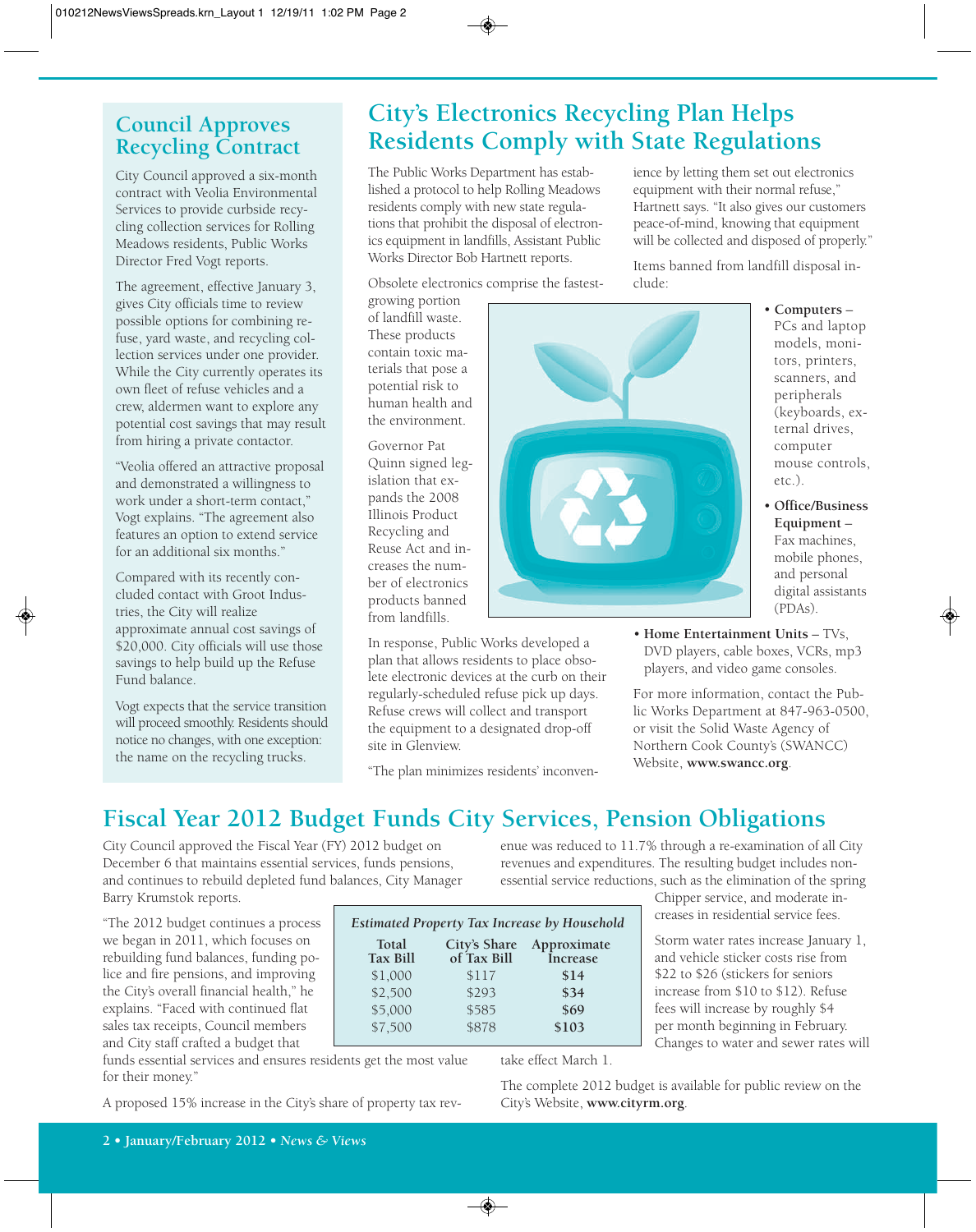## **City Establishes 2012 Public Meeting Schedule**

City Council in 2012 will conduct its regular meetings the second and fourth Tuesdays of each month, 7:30 p.m., at City Hall, except in December, when aldermen will convene the first and third Tuesday.

In addition, a workshop-style Committee of the Whole will meet every third Tuesday of the month at 7:30 p.m. In December, the meeting will take place the second Tuesday.

The following volunteer boards and commissions will also meet at City Hall, continuing the City's motto of *Progress through Participation* throughout the year:

- **Economic Development Committee** First Tuesday of each month, 6 p.m.
- **Environmental Committee** First Tuesday of each month, 7 p.m.
- **Plan Commission** First Tuesday of each month, 7:30 p.m.
- **Zoning Board of Appeals** First Wednesday of each month, 7:30 p.m.
- **Board of Fire and Police Commissioners** Second Monday of each month, 9 a.m.

**Adjudication hearings** will be held on Thursdays twice per month. Dates are available on the city's Website, **www.cityrm.org**.

More information on City meetings is available online and will be published in upcoming issues of *News & Views*.

#### **Welcome New Businesses**

- Cosmos Sunglasses  *Office and warehouse* 5420 Newport Drive #62 (847-670-0686)
- Dragonfly Studios  *Photography* 2800 Millstone Lane (434-249-2939)
- Falafel Bistro  *Restaurant* 1669 Algonquin Road (847-981-1002)
- Home Dimensions  *General contractor* 4450 Kirchoff Road (847-343-9476)
- Noodles & Company  *Restaurant* 1327 Golf Road (847-981-1175)
- P&M Enterprises  *Banners and graphics* 5400 Newport Drive #8 (847-397-7900)
- Realy Insurance & Associates 3701 Algonquin Road #570 (847-870-2350)
- ROM Construction  *General contractor* 4250 Kirchoff Road (773-418-6274)
- ZIV USA  *Engineering firm* 5410 Newport Drive (224-735-3961)

#### **City Sees Growing Demand for eBilling**



More than 750 Rolling Meadows utility customers now receive their water bills by email through the City's Webbased utility billing service.

Those who have signed up for eBilling receive an email each month that contains a link to their utility billing statement. The service also allows users to review a two-year billing history for their account, and includes a Web link to the City's newsletter, *News & Views*.

Register for the eBilling program online at **www.cityrm.org/finance**. For more information, contact the Finance Department at 847-394-8500.

# **Recycle Old Batteries**

Public Works will collect household batteries for recycling as part of an ongoing program sponsored by the Solid Waste Agency of Northern Cook County (SWANCC) and Skokie-based Interstate Batteries.

Drop off old batteries at the Public Works Department, 3900 Berdnick Street, weekdays between 9 a.m. – 4 p.m. Batteries accepted for recycling include alkaline batteries (AA, AAA, C, D, 9-Volt), and rechargeable batteries (NiCad, NiMh, lithium ion, lithium polymer).

For more information on battery recycling – including specific instructions for preparing rechargeable batteries for recycling – visit the Public Works Department's Webpage, **www.cityrm.org/PublicWorks/HTML/ Recyclables.htm**, or call 847-963-0500.

#### **Eyes & Ears Program** *…continued from page 1*

which is taking root in communities across the country. Its goal is to establish partnerships between police departments and the communities they serve, and to prevent and solve crime in communities and schools.

Details on Rolling Meadows' Crime Stoppers program will be published in the March/ April issue of *News & Views*.

#### **Algonquin Road Lighting Project Nears Completion** *…continued from page 1*

Those studies helped secure \$950,000 in federal funding through the American Recovery and Reinvestment Act. The City's share of the \$1.8 million project is \$275,000 (approximately15%).

The lighting will also im-



*New lighting will improve accessibility to Algonquin Road businesses.*

prove visibility for commercial/retail businesses in the Golf/Algonquin Road area.

Until this project began, the area had only sporadic highway lighting installed at different times over a 25-year span.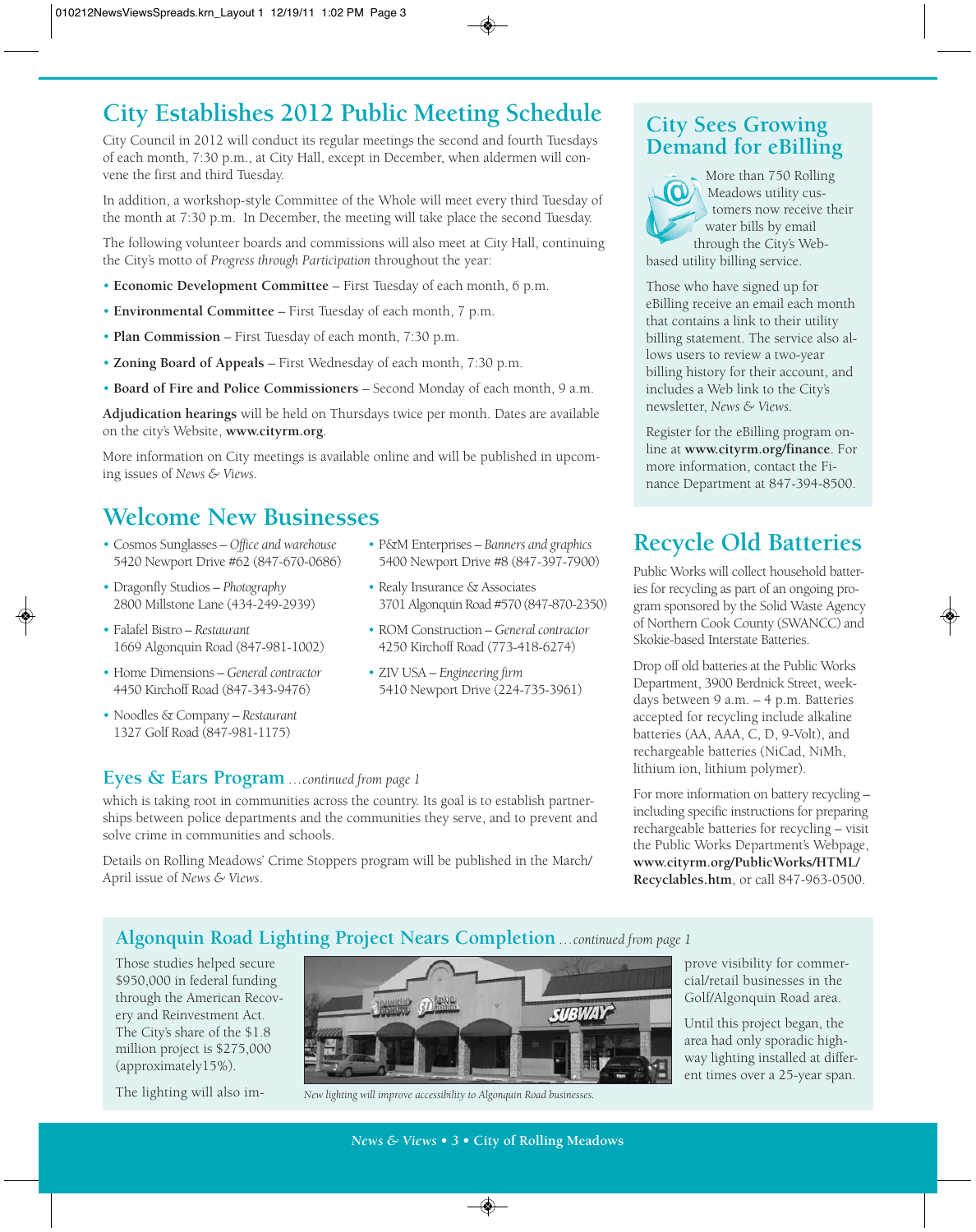| lanuary 2012                                                             |                                                                                                     |                                                                                                                                                           |                                                                           |                                                                                                                                                                                                                                             |                              |                                                |  |  |
|--------------------------------------------------------------------------|-----------------------------------------------------------------------------------------------------|-----------------------------------------------------------------------------------------------------------------------------------------------------------|---------------------------------------------------------------------------|---------------------------------------------------------------------------------------------------------------------------------------------------------------------------------------------------------------------------------------------|------------------------------|------------------------------------------------|--|--|
| Sunday                                                                   | Monday                                                                                              | Tuesday                                                                                                                                                   | Wednesday                                                                 | <b>Thursday</b>                                                                                                                                                                                                                             | Friday                       | Saturday                                       |  |  |
| New Year's Day                                                           | New Year's Day<br>(Observed)<br>City offices closed.<br>Refuse pick-up delayed<br>one day all week. | Economic Development 3<br><b>Committee, 6 p.m.</b><br><b>Environmental</b><br>Committee, 7 p.m.<br><b>Plan Commission.</b><br>7:30 p.m., all at City Hall | <b>Zoning Board of</b><br><b>Appeals</b> , 7:30 p.m.,<br><b>City Hall</b> | $\overline{5}$                                                                                                                                                                                                                              | 6                            |                                                |  |  |
| 8                                                                        | <b>Board of Fire &amp;</b><br>$\mathbf Q$<br><b>Police Commissioners.</b><br>9 a.m., City Hall      | <b>City Council</b><br>10<br><b>Meeting, 7:30 p.m.,</b><br>City Hall                                                                                      | 11                                                                        | Adjudication<br>12<br>Hearing, $1 p.m.,$<br><b>City Hall</b>                                                                                                                                                                                | 13                           | 14                                             |  |  |
| Historical Museum 15<br>Open House,<br>1 to 4 p.m.,<br>3100 Central Road | 16<br>Dr. Martin Luther<br><b>King Day</b><br>City offices closed.<br>Regular refuse pick-up.       | <b>City Council</b><br>17<br><b>Committee of the</b><br><b>Whole, 7:30 p.m.,</b><br>City Hall                                                             | 18                                                                        | <b>Adjudication</b><br>19<br><b>Hearing (Red Light),</b><br>2 p.m., City Hall                                                                                                                                                               | <b>Water bills due</b><br>20 | 21                                             |  |  |
| 22                                                                       | 23                                                                                                  | <b>City Council</b><br>24<br>Meeting, 7:30 p.m.,<br>City Hall                                                                                             | 25                                                                        | 26                                                                                                                                                                                                                                          | 27                           | 28                                             |  |  |
| 29                                                                       | 30                                                                                                  | 31                                                                                                                                                        | dream                                                                     | <b>Christmas Tree Disposal</b><br>Public Works will pick up Christmas trees for dis-<br>posal January $3 - 13$ . Remove lights, tinsel, and<br>ornaments, and place trees at the curb (cut end<br>facing the street) on regular refuse day. |                              | $\mathcal{R}$ olling<br><i><b>Yleadows</b></i> |  |  |

| February 2012                        |                                                                                       |                                                                                                                                             |                                                                           |                                                                        |                                                                                   |          |  |
|--------------------------------------|---------------------------------------------------------------------------------------|---------------------------------------------------------------------------------------------------------------------------------------------|---------------------------------------------------------------------------|------------------------------------------------------------------------|-----------------------------------------------------------------------------------|----------|--|
| Sunday                               | Monday                                                                                | <b>Tuesday</b>                                                                                                                              | Wednesday                                                                 | Thursday                                                               | Friday                                                                            | Saturday |  |
|                                      |                                                                                       |                                                                                                                                             | <b>Zoning Board of</b><br><b>Appeals</b> , 7:30 p.m.,<br><b>City Hall</b> | $\mathfrak{I}$                                                         | <b>Holiday light</b><br>3<br>recycling program<br>ends                            |          |  |
| 5                                    | 6                                                                                     | Economic Development 7<br>Committee, 6 p.m.<br>Environmental<br>Committee, 7 p.m.<br><b>Plan Commission.</b><br>7:30 p.m., all at City Hall | 8                                                                         | 9                                                                      | 10                                                                                | 11       |  |
| 12                                   | <b>Board of Fire &amp;</b><br>13<br><b>Police Commissioners.</b><br>9 a.m., City Hall | <b>City Council</b><br>14<br><b>Meeting, 7:30 p.m.,</b><br>City Hall                                                                        | 15                                                                        | <b>Adjudication</b><br>16<br>Hearing, 1 p.m.,<br><b>City Hall</b>      | 17                                                                                | 18       |  |
| <b>Abraham Lincoln's</b><br>Birthday |                                                                                       | <b>Valentine's Day</b>                                                                                                                      |                                                                           |                                                                        |                                                                                   |          |  |
| 19                                   | <b>Water bills due</b><br>20                                                          | <b>City Council</b><br>21<br><b>Committee of the</b><br>Whole, 7:30 p.m.,<br>City Hall                                                      | 22                                                                        | <b>Adjudication</b><br>23<br>Hearing (Red Light),<br>2 p.m., City Hall | 24                                                                                | 25       |  |
|                                      | Presidents' Day                                                                       |                                                                                                                                             | <b>George Washington's</b><br>Birthday                                    |                                                                        |                                                                                   |          |  |
| 26                                   | 27                                                                                    | <b>City Council</b><br>28<br>Meeting, 7:30 p.m.,<br>City Hall                                                                               | 29                                                                        |                                                                        | $\mathcal{R}^{\tiny{{}^{\tiny{C}\!\mathit{w}\sigma}}}_{\tiny{OLLING}}$<br>Meadows |          |  |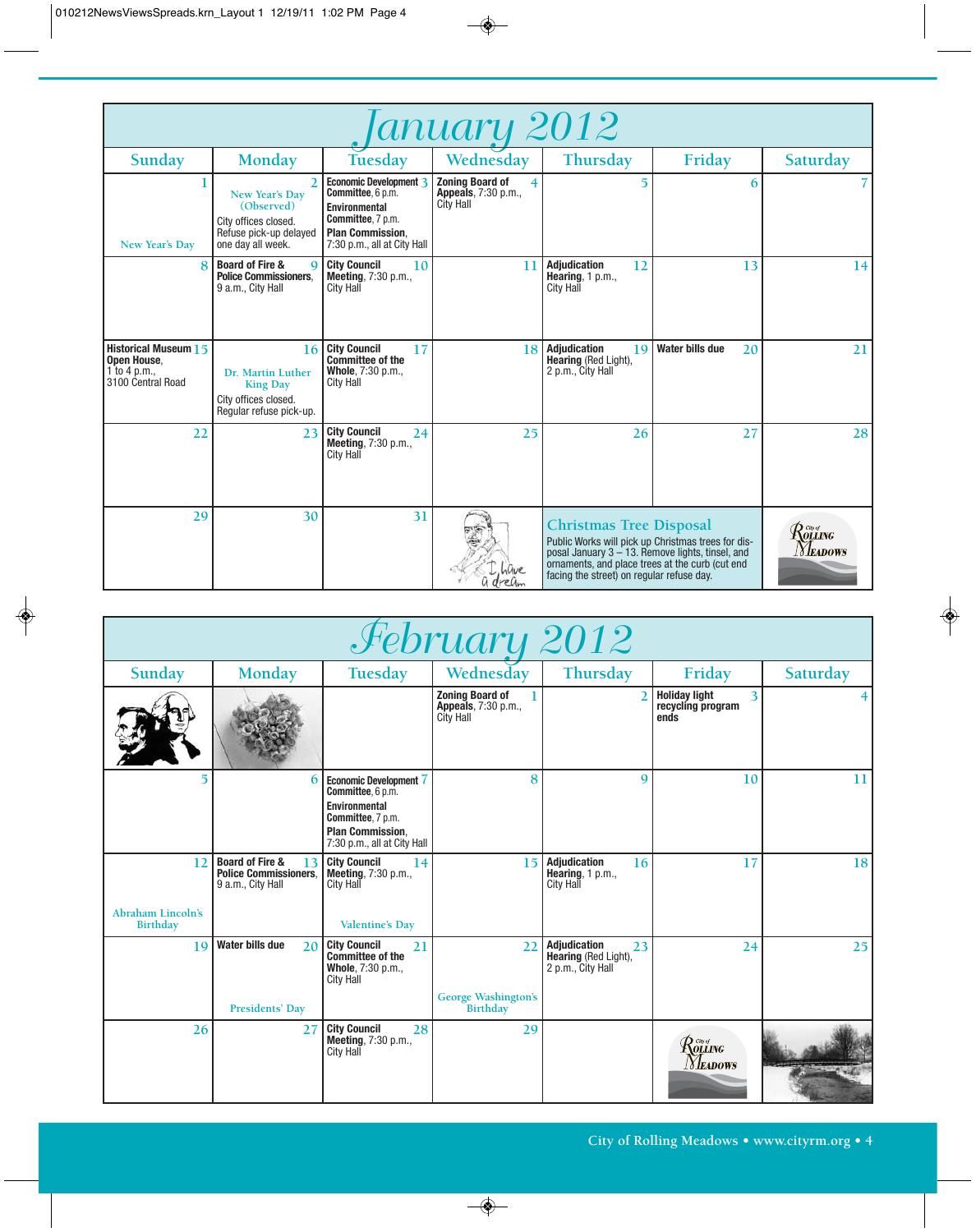## **Support Community Events Foundation**

Rolling Meadows' Community Events Foundation gives residents an opportunity to support City-sponsored activities held throughout the year.

Citizen donations to the foundation will help offset the costs of staging community events, such as Rolling Meadows' Memorial Day Parade, annual veterans dinner, Independence Day celebrations, holiday tree lighting, and historical museum maintenance.

City officials expect the foundation's tax-exempt status to be approved by the Internal Revenue Service in the next few months. Once approved, all contributions – including those made before exemption is granted – will be tax-deductible.

Residents and businesses interested in contributing should make checks payable to "City of Rolling Meadows." Submit donations to:

City of Rolling Meadows Community Events Foundation 3600 Kirchoff Road Rolling Meadows, IL 60008



*The Carillon Tower is site of the City's annual Memorial Day observances.*

#### **Register to Vote in Illinois Primary by February 21**



The deadline to register to vote in the March 20 Illinois Primary is February 21.

Voters will cast primary ballots for candidates running for offices at the federal, state and

township levels. The ballot will also feature a referendum that, if approved, would authorize City officials to shop for lower electricity rates on behalf of the community (see page 6).

Offices on the ballot include president of the United States, seats in the House of Representatives and the state legislature, local township committeemen, and others.

Important dates voters should be aware of are:

- February 9: First day absentee ballot applications are accepted.
- February 21: Last day to register to vote in the Illinois Primary.
- February 27 through March 15: Early voting.
- March 19: Last day for mailed absentee ballots to be postmarked.

For more information on the March 20 Illinois Primary, contact Deputy Clerk Ginny Cotugno at 847-394-8500. Election information is also available on the Cook County Clerk's Website, **www.cookcountyclerk.com**.

# **Local Businesses Celebrate New Wilke Road Completion**

Rolling Meadows businesses on New Wilke Road are celebrating the completion of an intensive roadway reconstruction project that made it difficult for customers to access their facilities.

City officials encourage community members to reconnect with these local businesses:



**Hickory Roasters** *Hickory wood rotisserie chicken, ribs, sandwiches* 5440 New Wilke Road 847-290-8530 **www.hickoryroasters.com**



**Einstein Bros. Bagels** *Bagels, sandwiches, beverages* 5500 New Wilke Road 847-427-9888

**www.einsteinbros.com**

#### **Pepe's Mexican Restaurant**

*Authentic Mexican food* 5153 New Wilke Road 847-577-7373 **www.pepes.com**

**Portillo's**  *Hot dogs, beef, burgers* 1900 W. Golf Road 847/228-0777 **www.portillos.com**

#### **Burger King**

*Fast food* 1901 W. Algonquin Road 708-255-9310 **www.bk.com**

#### **Sharkey's Car Wash**

*Car wash and detail center* 5600 New Wilke Road 847-439-9274 **www.sharkeyscarwash.com**